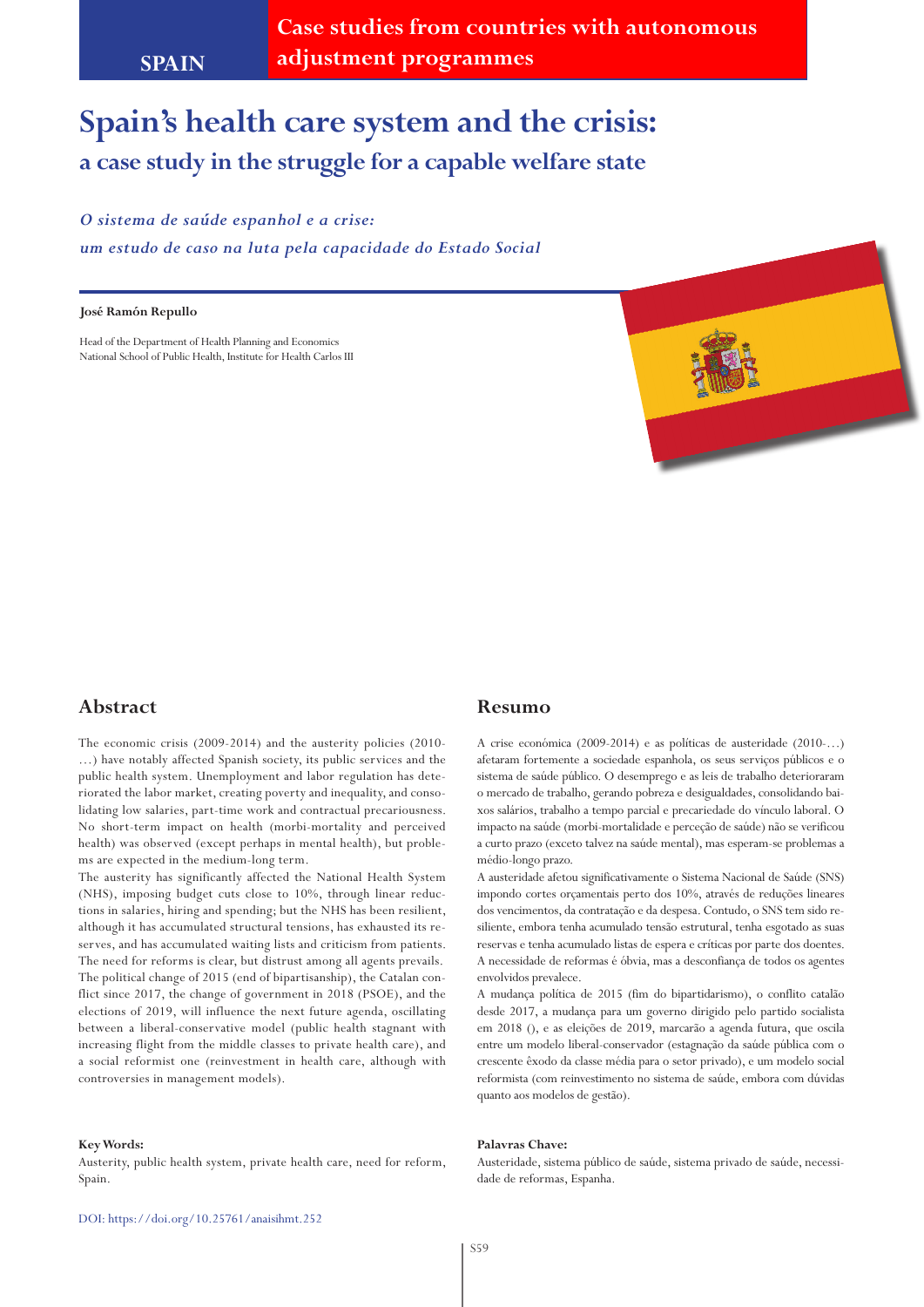# **VERY BRIEF CHARACTERISATION OF THE NATIONAL HEALTH CARE SYSTEM**

# **1 – From the bismarckian origins to decentralisation and (unfinished) reforms under democracy**

Spain, together with other Southern European countries had as a reference the social security model in its origin (1940s). Its process of universalization resulted from a progressive extension of the coverage of Social Security to different groups and layers of workers.

The General Health Law of 1986 is cited as the starting point for changes in the concept of health citizenship, with the creation of a National Health System (NHS), designed with a highly decentralized configuration (according to the institutional framework established by the 1978 democratic Constitution).

The operational changes took place over many years: in 1989, the poor were included in the coverage of the NHS. In 1999 the NHS goes on to finance itself completely by taxes, abandoning the contributions of workers and employers. In 2002, the transfer of all health care competencies and resources to the Autonomous Communities was completed.

The changes observed were incomplete: a small percentage of the population with resources and not related to the labour market was left out of coverage  $(1\%)$ ; civil servants of the central administration (including elite, university, teachers, military, judges...) maintained a separate coverage regime with the possibility of using public health or private insurance alternately, and enjoying higher per-capita financing (2.2 million insured).

# **2 - Counter-reforms vis-à-vis a competent and resilient national health system**

During the crisis, the transition from a Bismarckian to a Beveridgean was partially reverted: when in 2012 the Popular Party launched its battery of health austerity measures (Royal Decree Law - RDL 16/2012), the labour insurance origin of the NHS was invoked to allow the National Institute of Social Security to limit and manage the rights of access to the public services of the NHS (limiting, for example, the access of undocumented immigrants).

The revitalization of the Social Security regulatory framework also served as an instrument for the recentralization of various functions related to economic control in times of austerity. Central Government retook control over the Autonomous Communities (17 regional governments), on issues such as co-payments, portfolios of benefits entitled to public financing, pharmaceutical management, etc.

The 2018 Spain's HIT Report of WHO's European Observatory on Health Systems and Policies depicts clearly the strengths of the Spanish NHS [1]. Another good reference is the synthetic and graphic report (2017), named Country Health Profile, of the EU-OECD-WHO-Observatory [2].

Health indicators are good; life expectancy at birth (80.5 years in men and 86.3 in women in 2016) is at the top of the European Union (EU), far surpassing the average (78.2 years and 83.6 years respectively). The mortality vulnerable to the action of the health services is also very good, being consistent with the general mortality data. Self-reported unmet need for medical care (2017, 0.1%) shows the great accessibility of health care services [3].

# **3 - Accessible and competent primary health care and acute care hospitals**

The 1982 Primary Health Care (PHC) reform consolidated a highly accessible network of health centres, acting as gatekeepers to hospital specialists, with well-trained doctors and nurses (remuneration based on salary and capitation), good clinical problem resolution and ability to cope and control chronic patients. Nevertheless, the  $21<sup>st</sup>$  century has not been favourable to PHC: up to 2010 the hospital network benefited more than the health centres network; after the 2010 austerity, the distance between PHC and hospitals increased.

During 1986 the Spanish NHS inherited an excellent network of hospitals from the Social Security network, mainly for acute patients; other public hospitals were added to this core of acute care hospitals, and all of them were devolved to Autonomous Communities for the creation of 17 Regional Health Services. The statutory contract of health personnel (coming from Social Security civil servants' contracts), prevailed as the dominant system of contracting professionals.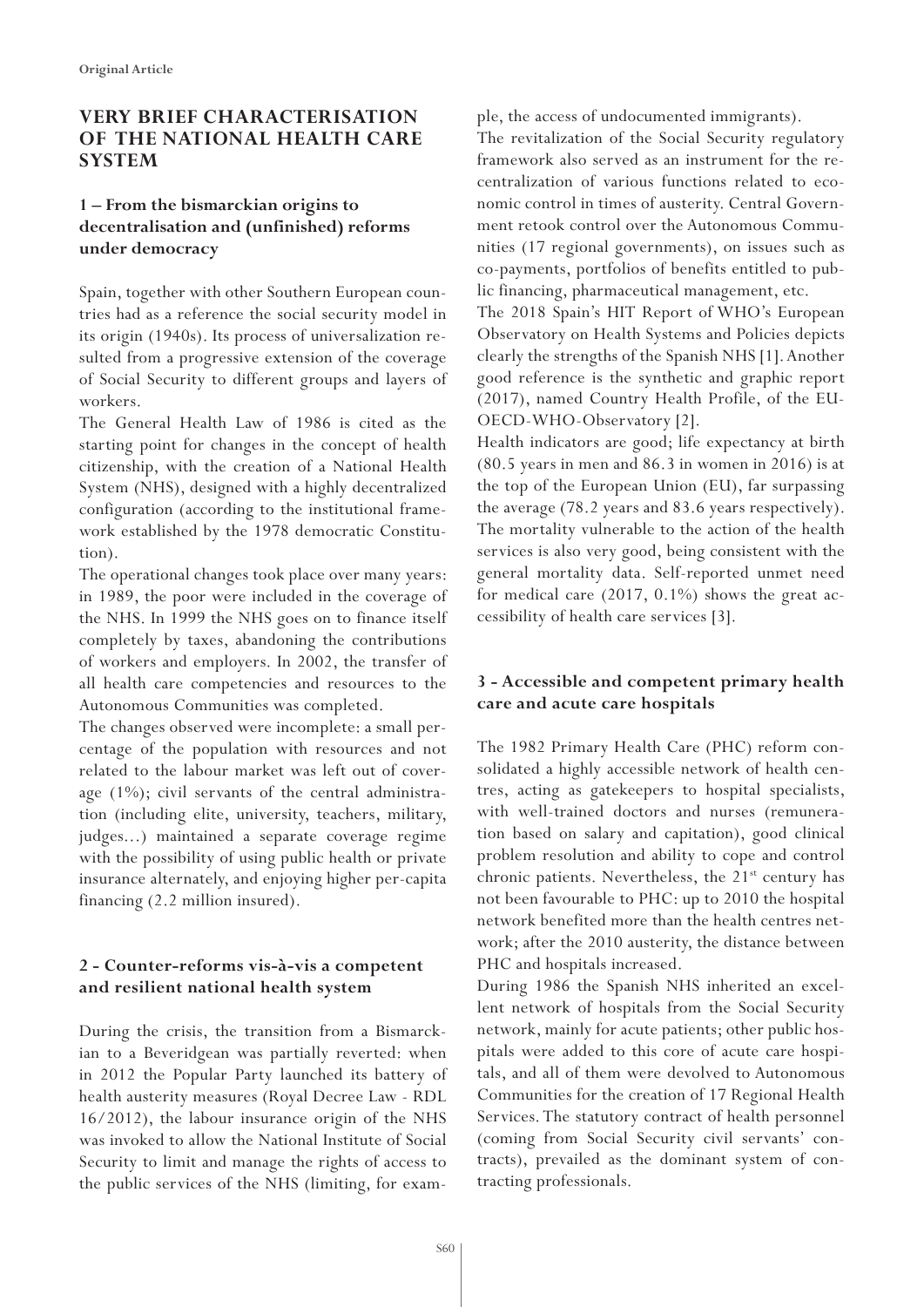There are a relatively small number of hospital beds: 2.42 per 1000 inhabitants, being 1.98 public (most acute  $-99.4\%$ -) and 0.44 private (year 2016); this low figure is compensated by an intense use of beds, day hospital beds, outpatient care and ambulatory surgery.

In order to expand the hospital network for better accessibility, and to gain degrees of managerial autonomy, between 2000 and 2010, a wave of small-medium size new hospitals was opened or launched, under different institutional models (foundations, public enterprise…). In some regions (Popular Party dominated), the priority become contracting out to PPP (Public-Private-Partnerships). Corruption cases have emerged after 2012 surrounding some of these big-money contracts.

# **4 - Too much medication, but a cost-efficient system**

A traditional feature of the Spanish public health system is the high consumption of medicines, as well as the large proportion of the budget devoted to them (24.4% of Public Health Expenditure in 2017), with the highest expense for prescriptions (10.170 billion euros) rather than hospital expenses (6.354 billion euros), although the latter are growing at a faster rate.[4]

2017 OCDE data shows a volume of compulsory contributions to public health care of US\$ 2,386 per capita representing 6.3% of the GDP and 70.8% of total expenditure on health care. Public health care expenditure is below EU average. The percentage of private health expenditure is high, particularly in out-of-pocket (OOP) expenses (24% of total costs) and in voluntary health insurance (5%).

Good health indicators in the numerator, and low costs in the denominator place the Spanish health system very well in international comparisons. But it is worthy of note that the low costs are partly related to the low coverage for oral health, and the limited development of medium-long-term care and home care (lay care assumed by families). The system of allocation of resources (budget), and payment of personnel (salaries) tends to control the costs, although it tends to generate distortions (undersupply and waiting lists) and discomfort (low wages for doctors and nurses).

#### **5 – Most recent developments**

At present, despite limited parliamentary support and funding restrictions (related to the difficult approval of the 2019 budget), the Socialist Party's government and PM Pedro Sanchez (since June 2018) is reversing some of the content of previous health regulations related to universal coverage and economic accessibility.

# **The Spanish government's national adjustment programme and the health care system**

#### **1 - The economic adjustment programme (EAP)**

The main objective of the EAP, was to reduce public spending, in order to compensate for the sharp drop in fiscal income that produced since 2009 a huge primary deficit (without taking into account the payment of interest on the debt) and which accumulated a significant public debt.

The austerity policies were implemented in an acute and radical manner, following a collapse in public revenues. The previous overheating of the economy produced from 2000 to 2008 by the so-called "real estate bubble", came from a credit affluence to families and companies, and produced extraordinary revenues to public administration. Sharp changes in revenues happened in one year: from a 2% surplus in 2007 to an 11% deficit in 2009 (in the euro area the deficit was 6.3%).

The financial collapse, the crisis in the banking sector and the paralysis of the real estate sector led to an extraordinary growth of unemployment: from 8.23% in 2007, to 24.79% in 2012. Currently, 2017, the figure is still at 17.26%.[5]

The reduction in revenues (up to 2009) and the increase in spending (up to 2012) led to continued deficit figures, which produced a rapid growth of sovereign debt: from 35.5% of GDP in 2007, to 99.8% of GDP in 2015.

#### **2 - Implementation of general and health austerity measures**

In June 2012, the Spanish government asked for a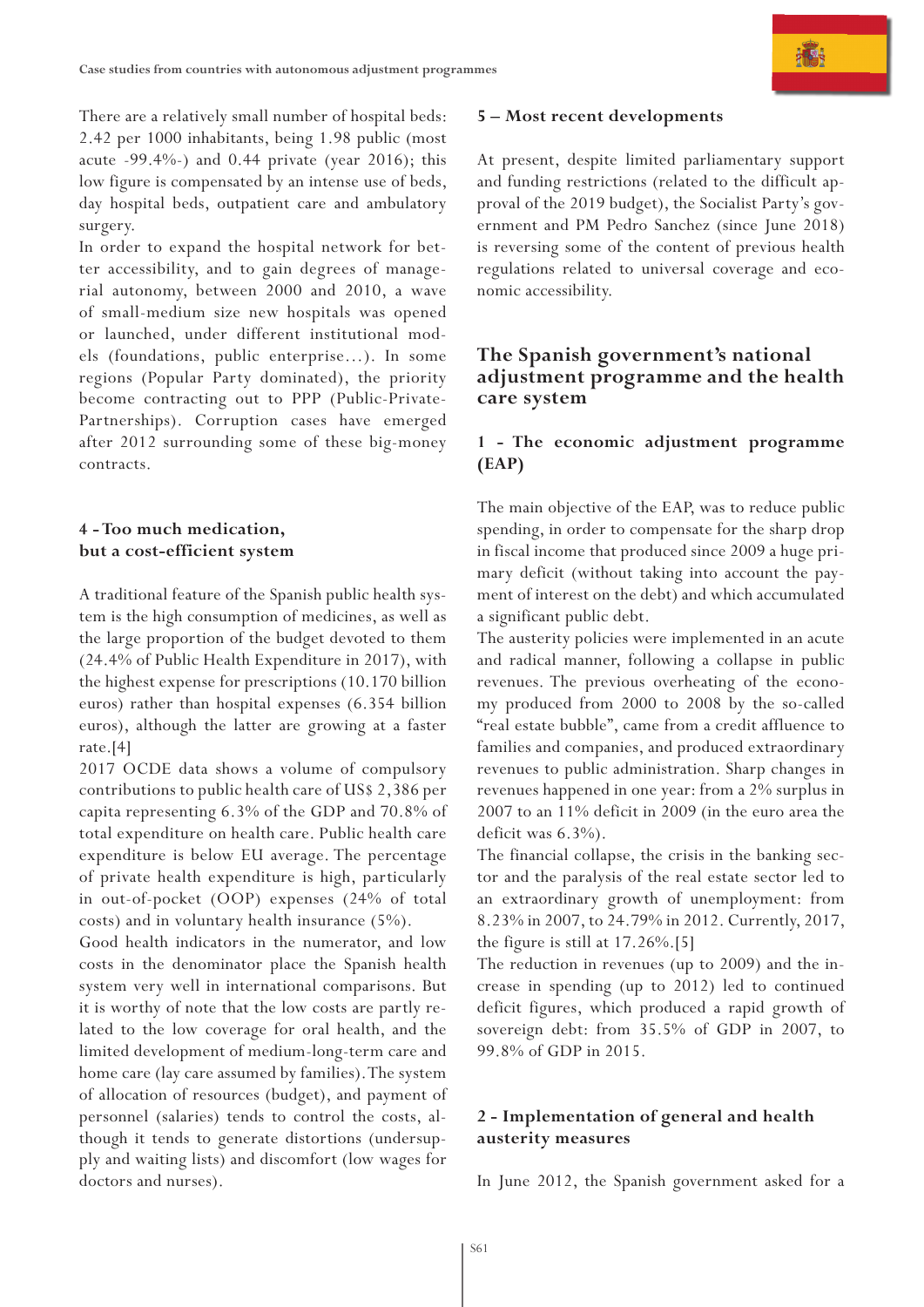bailout for its banks and savings banks (up to 100 billion euros, of which 41 have effectively been used). The government argued that this was not a "country rescue" (such as in the cases of Ireland, Greece, Portugal or Cyprus) but an inter-governmental loan to provide a restructuring fund to Spanish banks.

However, in the Memorandum of Understanding signed in 2012 (clauses 30, 33, 34 and 36) there were extra-banking conditions, and in practice they put in place control visits by the "troika". At present, 16% of the loan has been returned, and only when 75% is recovered will these visits cease.

Although the collapse in tax revenues was observed since 2009, mechanisms for reducing the funds allocated from the State to the Autonomous Communities only became effective from 2010. It is important to remember the 2002 devolution of the health system to the Autonomous Communities, and that their funding is not earmarked, but rather integrated into a package of welfare services for which there are a series of taxes transferred and shared; there are also levelling subsidies to ensure minimum guaranteed spending for fundamental public services.

The measures that were put in place to reduce public spending were structured in two periods, and were channelled directly to health spending, or indirectly to public spending (affected thereafter to health).[6]

# **Initial phase of health austerity policies: soft, incremental and rationalistic (2009-2010)**

In the period 2009-2010 there is already a clear awareness of the seriousness of the economic crisis among health authorities and health agents- The answers sought are incremental (in the sense of promoting evolutionary changes) and not radical. The cut in medicines was a reasonable and more feasible option: reasonable because the increase in spending on pharmaceutical products in the previous decade had been very important; and more feasible, because it could be exercised in the short term, by affecting external agents of an outsourced service. Other measures included: digital clinical records; reference prices and generic drugs; aggregate purchasing procedure; issuance of shadow bills to users and educational actions to influence demand and utilization; common criteria for remuneration of the staff; design systems to recover costs in patients covered by labour; traffic and other European countries health

care; health technology assessment; etc.

Some of these measures targeted savings directly, namely: the reduction of the price of generics (from 15% to 30%), the prohibition of discounts of industry to community pharmacies, the improvement of the system of reference prices, and price reduction at the expiration of the patent of drugs. RDL 9/2011 made compulsory prescription by active pharmaceutical ingredient.

# **General measures to correct the deficit with impact in health care (2010-2012)**

Near the end of the mandate of the Socialist Party (PSOE), the government of the President José Luis Rodriguez Zapatero, launched several policies and regulations in the economic, fiscal and financial fields worthy to mention. The starting point is May 2010: on this date there is a substantial change in the attitude of European and Eurozone authorities, offering access to refinancing the debt on condition of adopting a consolidation plan for the deficit and the debt.

The RDL 8/2010, adopted extraordinary measures to reduce the public deficit, as for instance: reduction of 5% on the wage bill of the public sector, nonrevaluation of pensions in 2011, and the 7.5% discount of the on the price of medicines (outside the reference price system).

A very controversial Government measure in September 2011, was the Reform of article nº 135 of the Spanish Constitution that established the primacy of budgetary stability, obliging all administrations to respect the structural deficits indicated by the EU and that the credits to satisfy the interests and the capital of the public debt will enjoy absolute priority in the payment.

This constitutional change was the basis for the intervention of the Government of the Popular Party (elected in December 2011) in the expenditures of the Autonomous Communities and the municipalities and to establish measures to freeze salaries and public contracting of staff, reduce increase of pensions, increase weekly working hours from 35 to 37.5 in the public sector and introduce new taxes (RDL 20/2011), without constraints from other constitutional principles.

The imposition of central government measures on regional and local governments was facilitated by the publication of Organic Law 2/2012, of April 27, on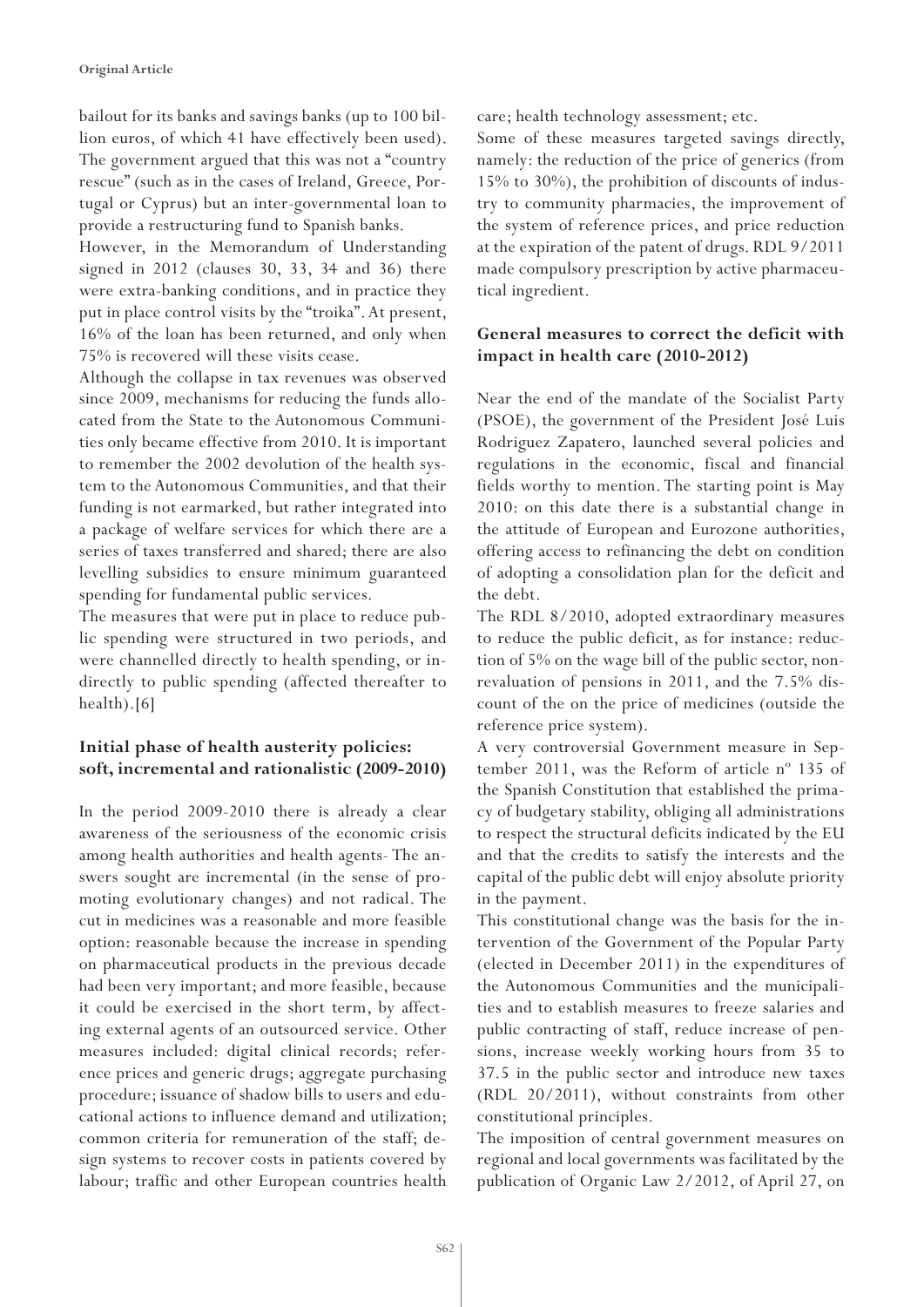Budget Stability and Financial Sustainability; it established the new constitutional principle of budgetary stability and regulated preventive, corrective and coercive measures for the control of regional and local administrations.

Other additional regulations were taken on July 2012 (RDL 20/2012): reducing the number of days off and cancelling the extraordinary pay of December for public employees; reducing the amount of benefits for new unemployed; reducing coverage and benefits of the dependency care system; increasing VAT (rise from 18% to 21% in the standard rate and from 8% to 10% in the reduced rate). Moreover, the RDL 21/2012, created The Autonomic Liquidity Fund for credit operations to the Autonomous Communities. An extraordinary financing mechanism for payment to suppliers was also developed.

Finally, in July 2012 the "Agreement For External Financial Assistance For Bank Restructuring And Recapitalization" was signed. The Government, the European Commission, the European Central Bank and the International Monetary Fund agreed on a kind of limited rescue operation of recapitalization and restructuring of the Spanish bank sector (Memorandum of Understanding), with a contribution of the European Financial Stability Facility up to  $\epsilon$  100,000 million.

#### **Health austerity policies that reform the NHS (2012-2013)**

In the context of this limited rescue, the government passed one regulation that was particularly important for the healthcare: The "Urgent Measures To Guarantee the Sustainability of the National Health System and Improve the Quality and Safety of Its Benefits" (RDL 16/2012) that were complemented by the redefinition of entitlements of citizens to NHS coverage (RDL 1192/2012). The main changes introduced by the RDL 16/2012 were the following:

• **Chapter I:** Altered Law 16/2003 (Cohesion), Organic Law 4/2000 (foreigners) and Law 33/2011 General Public Health (Additional Provision 6 - extension of the right to public health care): determining that the insured and beneficiary status became linked to Social Security, with exclusions to non-legalized residents and people with incomes higher than  $\epsilon$  100,000. The Social Security agency assumed the role of certifier of NHS coverage rights.

• **Chapter II:** Reordered the portfolio of common and complementary (supplemental benefits granted by Autonomous Communities) services: common and basic benefits referred to the services provided directly by a health professional to a patient; supplementary benefits (pharmacy, orthoprosthesis, diets and non-urgent sanitary transport) were open to co-payments.

• **Chapter III:** A Welfare Guarantee Fund was established for compensation between regions, to bill patients resident in one Autonomous Community who were treated in another.

**Chapter IV:** Introduced exclusion criteria for publicly funded drugs and a new system of co-payments with contribution by categories (assets-pensioners, unemployed without subsidy), income brackets  $(\text{\textsterling}18,000 / \ldots / \text{\textsterling})$ 100,000) and monthly contribution ceilings for pensioners.

Other regulations established that 417 drugs were excluded from public financing, most of them "because they are indicated in the treatment of minor symptoms" (August 2012). In 2013 another regulation (Law 29/2006) reinforced the role of central government in the pharmaceutical purchasing, limiting the initiatives of Autonomous Communities to make local savings through auctions of certain medicines under prescription.

#### **3 - Health care austerity – opportunities and threats: apparent pragmatism, but ideology under the surface**

The main impacts on the health system were generated by general regulations that reduced funding and public system resources, contracting public health expenditure by 11.9% (9,002 billion) between 2013 and 2019 (in current euros per capita it is down from 1,634 to 1,424).

Reduction in contracted staff was estimated in 28,000 persons (10% budget reduction between 2011 and 2013). Cuts in investments were sharp and dangerous: 2013 expenses were only 30% of 2008 ones. In 2015 capital expenses had not yet reached the level of 2008.

The lack of formal systemic reforms and the incrementalism of spending cuts do not mean that there is not a growing ideological bias in the transformation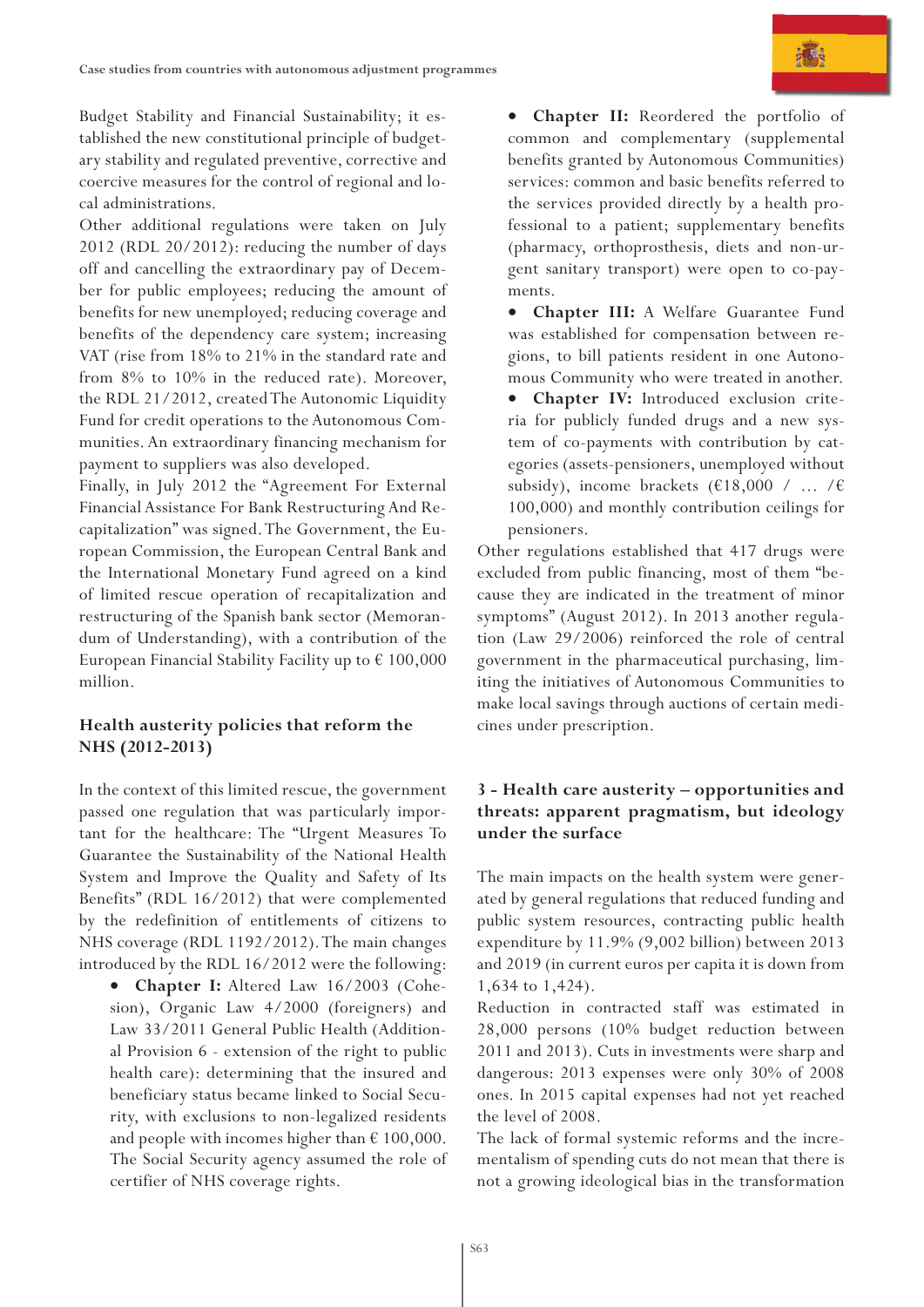that has been introduced progressively on the political agenda.

First of all, it is important to consider that the National Health System, with very reasonable operating expenses and good results (see data presented in the first section of this article on the cost efficiency of the system and below in the section "Good health … in the short term") , became a very attractive sector to apply cuts by the public treasury due to the volume of its total expenditure.

Secondly, in the process of austerity there was a progressive change of narrative by the government: what began as an adjustment of spending became a challenge to all welfare services, under the accusation of "unsustainability", and what began as a challenge of external sustainability (forced reduction in the allocation of resources), became a narrative of an unmanageable public health care system.

The increasing flight of patients from the middle and upper classes to VIH and utilization of private health care (2.3 of GDP in 2010 and 2.7% in 2014), as well as the increase of co-payments for public health medicines and pay for health care represent a transition from a scenario of great confidence in society as a collective agent of protection of health risks, towards a model where the individual and his family must worry to a large extent to cover a part increasing of such risks and expenses.

Taking 2009 as base 100, the evolution of public health expenditure in current euros fell to 88.1% in 2013, and in the latest available data (2016) the previous level had not yet recovered (95.8%). Private health expenditure has grown steadily, to be at 121.2% of the level of 2009; its main component, direct OOP payment, has grown by 26.2%, reflecting the direct effect of the increase in medication co-payments.[7]

Along with the liberal ideological bias that has been instilled in public and health services, the pragmatic style has meant neglecting reform processes that were on the agenda. It is true that reforming health in Spain is as necessary as it is difficult, since power and authority are widely distributed, and it is easy to organise blocking minorities. It is also true that an acute economic crisis has the effect of legitimizing extraordinary measures, which displace the processes of structural change that require more comprehensive and internally consistent solutions from the agenda. But the effect of reformist paralysis is a remarkable fact and a striking legacy of the past decade, which, moreover, has generated a fatalistic and defeatist attitude regarding rational and planned systemic changes.

In addition to freezing the NHS reform processes, the austerity measures may have entailed risks of worsening social conditions, whose health effects will not be evident in the short term, but which may lead to increases in morbidity in the medium term (such as then it will be commented).

# **The health care system performance under the Spanish government a djustment programme**

#### **1 - Good health… in the short term**

There has been much interest in the past few years in demonstrating the effect of the crisis and austerity policies on the health of the population. From a perspective of social activism, it was a highly plausible and expected effect; For governments it was a worrisome perspective that led them to hide the information and minimize the importance of the problems. However, the scientific literature is not conclusive on the immediate effects of the crises on the health of the population, finding contradictory effects, including improvements in some important indicators of perceived health, morbidity, use and lifestyle.

*"The evidence available on the impact of previous crises on health reveals different patterns attributable to study designs, the characteristics of each crisis, and other factors related to the socioeconomic and political context. There is greater consensus on the mediating role of government policy responses to financial crises. These responses may magnify or mitigate the adverse effects of crises on population health. Some studies have shown a significant deterioration in some health indicators in the context of the current crisis, mainly in relation to mental health and communicable diseases. […] In addition, this crisis is being used by some governments to push reforms aimed at privatizing health services, thereby restricting the right to health and health care … These measures are often arbitrarily implemented and based on ideological decisions rather than on the available evidence. Therefore, adverse consequences are to be expected in terms of financial protection, efficiency, and equity".* [8]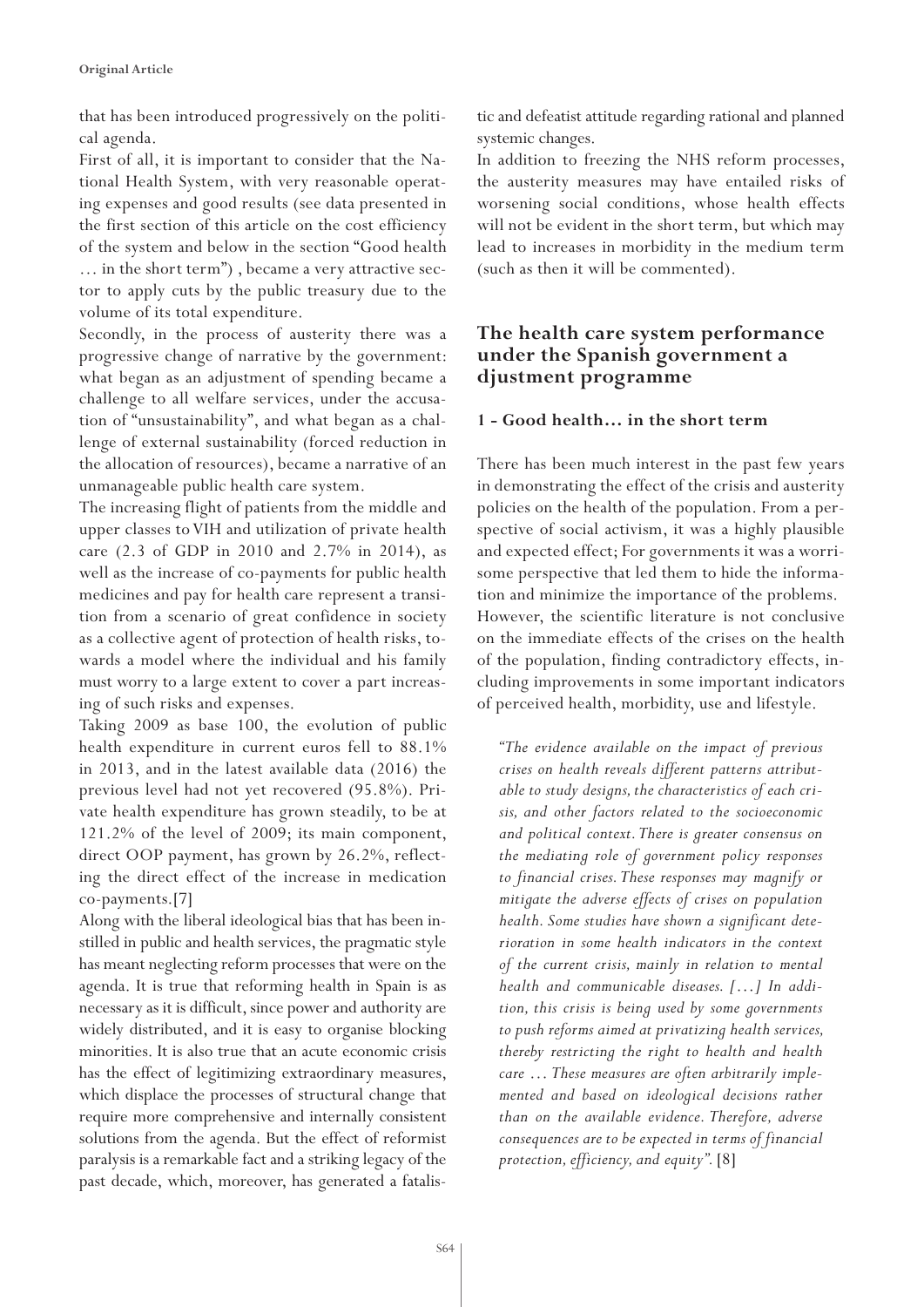A group of prestigious experts has recently concluded a profound and extensive review on the effects of the crisis and austerity policies on health (not yet published), with the following conclusions:

*"The recent economic crisis experienced in Spain […] does not seem to have affected in a severe way, at least in the short term, the mortality and selfperceived health of the general population. However, there has been a negative impact on mental health, especially among men. Likewise, there are vulnerable population groups whose health has worsened during this period, and social inequalities in health have intensified. Given the alarming evolution observed in the social indicators of income inequality and poverty rates and risk of social exclusion, the identified short-term results should be seen with reservation and the evolution of the health of the population in the medium and long term should be observed with utmost intention. This is of particular importance for the appropriate conclusions on the policies and interventions to be implemented in future crisis situations."* [9]

More specifically: Mortality (general and infant), morbidity, life expectancy, and perceived health, have not worsened after 2009 and in the years of the crisis. The interpretation of data on suicides is controversial and not conclusive.[10]

Suicides and mental health have received much attention in the Spanish published literature, with results that suggest a relationship between

economic crisis and mental health, but with limitations and caution. The authors of the aforementioned review conclude that:[11]

*"There is consistent evidence among studies that mental health worsens during the crisis, particularly among men, that this worsening could be associated with unemployment and deteriorating working conditions, and that social inequalities in mental health have been maintained during the years of crisis or could even have increased."*

The analysis of the health of the population by factors like age , by socioeconomic groups (unemployed, and low educational level), by sex (women), by diseases and risk factors (hypertension, dyslipidaemia), or by habits of life (alcohol, cannabis), suggest that social inequalities in health have played a relevant role in the evolution, but they are far from conclusive in their attribution to the crisis and austerity policies. Nonetheless, evidence regarding the relationship between factors of socio-economic risks and health may appear during the coming years.

#### **2 - Good response of the health care system... But exhausting the reserves**

Although between 2009 and 2015 around 10% of budget was drained out of the pubic health care system, the volume of activity remained quite stable. Hospitalization, surgery, ambulatory care, day care, ambulatory surgery, emergencies, primary care visits, etc. showed the continuation of the level of performance.

Primary care was maintained in the usual high frequencies; 5.57 annual visits to the doctor and 2.51 to the nurse in 2009 (adjusted to age structure); in the years of the crisis, and subsequently, there was a smooth and sustained decrease in utilization: 4.78 visits to the doctor and 2.36 to the nurse in 2014; in 2017, the trend for physicians is maintained (4.70 consultations/year adjusted).[12]

Hospital discharges in public sector (4,047 million in 2010) were reduced by 1% in 2014, although in



#### **Figure 1**

Source: Opinion Survey of the NHS. https://www.mscbs.gob.es/estadEstudios/ estadisticas/BarometroSanitario/home\_BS.htm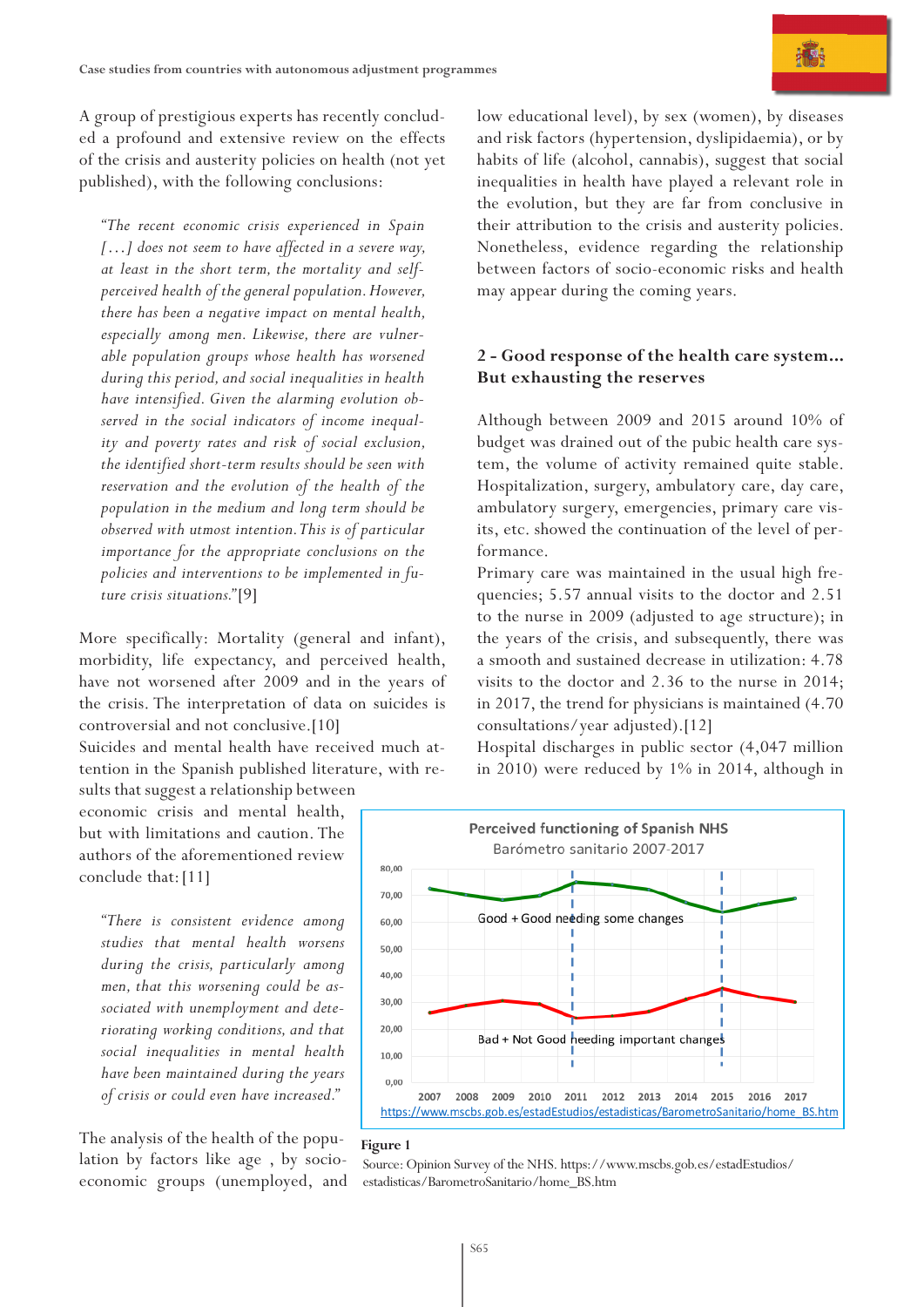

**Figure 2 - Public Health Expenditures. Spain, 2003 - 2015 (million €)** Source: Sistema de Cuentas en Salud. Serie histórica 2003-2015. Ministerio de Sanidad.

2016 they have recovered. Hospital discharges in private health care did not increase during the crisis, but, in relation to 2010 (1.19 million discharges), production increased by 3% in 2014, and by 6% in 2016.

Surgical interventions in public hospitals maintained the same level (one million programmed and 400,000 urgent), but ambulatory surgery grew continuously in the period, increasing by more than 6 percentage points (from 39.8% of total surgical operations in 2010 to 45.94 in 2016).

There were no variations in the frequency of outpatient visits to the public hospital (and its associated outpatient specialty centres), with figures of 1.6 consultations per inhabitant per year. Hospital emergencies remained at the usual high level of attendance (0.46 per inhabitant per year), with slight decreases in the worst years of the crisis (0.45 in 2014) and a rebound in the post-crisis (0.48 in 2016).

According to the public hospital statistics, the health staff does not suffer significant reductions (only in the ancillary staff with a 6% reduction), but in contrast to these data the Active Population Survey for the whole of the public health sector registered a decrease of 3.5% (20,700 jobs) between 2012 and 2013.[13]

Waiting lists did not worsen alongside the years of the most acute crisis.[14]

The perception of users, as assessed in the yearly survey called "Health Barometer", shows a clear negative impact, easily attributable to crisis and austerity.[15] In the following image the effects of budget cuts on perceived quality are clearly visible.

The statistically detectable trends presented above occurred against the background of a significant reduction in public health system funding. The graph below shows a remarkable contrast between a time of rapid growth (until 2009) and a period of acute reduction (2010-2013).

#### **3 - Impact of austerity policies in the NHS: did the cuts affect fat, muscle or bone?**

Although the National Health System has been "resilient", its reserves are getting smaller, patients notice that the ser-

vice is worsening (more than improving) and they have to endure longer waiting periods. The growth of VIH spending is indicative of the deterioration of the perceived quality and accessibility. The higher co-payments are an additional effect of the RDL 16/2012 that require an increase in private health expenditure.[16] The contraction of expenses and the maintenance of a broad and competent health have not been the result of a virtuous model of good governance. Public healthcare has undoubtedly used reserves (in the language of austerity "accumulated fat") that had been created in the period of rapid growth (2003-2009). But the model of linear budget cuts has not been able to distinguish between "fat" and "muscle". One striking example is the rule that retired employees could not be substituted. This norm affected the centres and units in an unequal way depending on the age of their staff, creating multiple functional and operational problems. This type of cuts frequently failed to reduce "fat" and harmed instead "muscles" or even with "bones".

Despite this lack of specificity of the austerity measures, wage cuts and worsening working conditions, the NHS managed to overcome the tough times without the population suffering damage to their healthcare. This speaks well of its organizational architecture, more solid than expected, and of the effort made by its staff and professionals, as well as their commitment to maintain the standard of quality and accessibility of public services. Health workers and many patients are convinced that the militant response of health personnel has contrasted with the negligent attitudes of many political, economic and health authorities.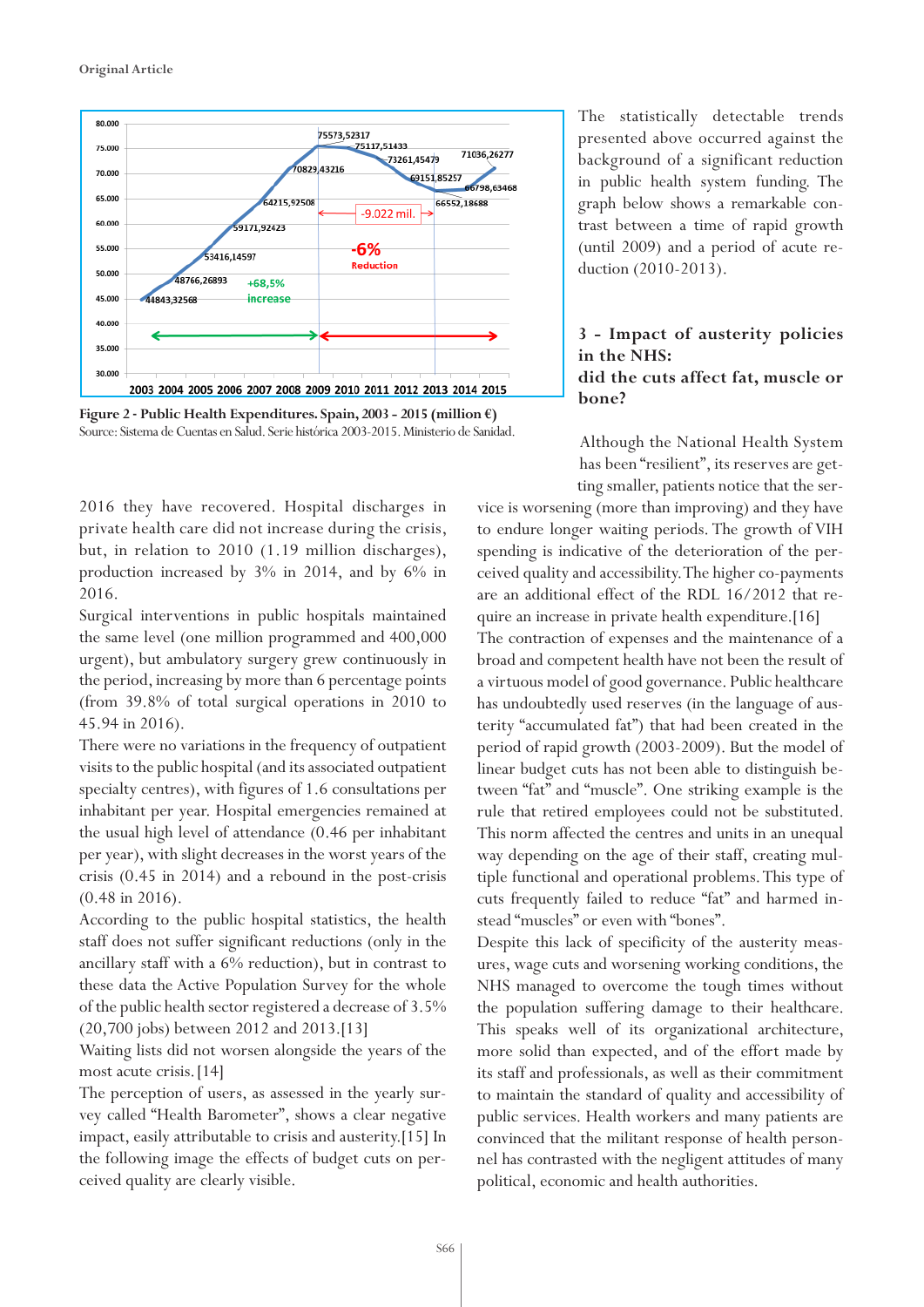



The institutional architecture of the NHS had important problems and imbalances before the crisis. Its "skeleton" was originally created in the 1950s based on the Bismarck model and evolved in the 1980s towards a decentralized and bureaucratized Beveridge model. This gradual transition produced growing tensions that worsened after the crisis. Many experts believe that the time has come for structural reforms that redefine the NHS and establish a set of explicit and internally consistent rules and structures. The crisis and the austerity policies have delayed these necessary reforms and have sowed mistrust among all relevant actors.

Fat, muscle and bone have been affected in this period. Getting out of the crisis will be much more difficult because it is not possible to go back to the starting point. The forces that might promote the needed reforms of the NHS are not easily identified.

#### **4 - Government policies and the trends in inequality and poverty**

In the following graph we can see the of variation of the Spanish and European GDP, and the chronology of governments in Spain.

The Socialist Party managed the first part of the crisis with a half-hearted response, based on a Keynesian public spending strategy, but it was not able to resolve the problem of the credit financed speculative real estate bubble that generated economic overheating.

The Popular Party managed the second part of the crisis and the post-crisis, and progressively incorporated its ideological perspective into what could initially be explained as exceptional measures of adjustment in spending.

The bank rescue was basically financed by cuts in public spending, with a net transfer of welfare from citizens to financial institutions. Unemployment surpassed the 20%-mark, more unemployed lost eligibility of subsidies, social protection and the support for families and dependent persons was reduced. The crisis and these measures led to a progressive impover-

ishment of the less prosperous parts of the population and reduced the families' disposable income.

The pressure of unemployment, and the deregulation of the labour market by Law 3/2012 (precarious work relations, wage devaluation, weakening of collective bargaining, and increased inequality), produced a reduction in salaries, tightening of working conditions, and extending working hours, often without extra payment.

*"Since the beginning of the crisis in 2008, the Gini index has barely experienced a variation of 0.1 points in the EU-27 as a whole, while in Spain has increased by 2.2 points, well above countries like Portugal, Greece or Italy, countries who have suffered the crisis with a similar intensity, or even higher, to the Spanish, which shows that the increase in inequalities is not an inevitable consequence of a crisis situation, but the result of the policies that are applied to management it."*[17]

#### 5 **- The need for a change**

The growth of the economy after the crisis is not correcting the increased inequalities and maintains the risk of poverty and social exclusion. The three main ideas of the recent OECD-report on Spain raises three major challenges: [18]

*● The recovery is underway but making growth more inclusive remains a challenge*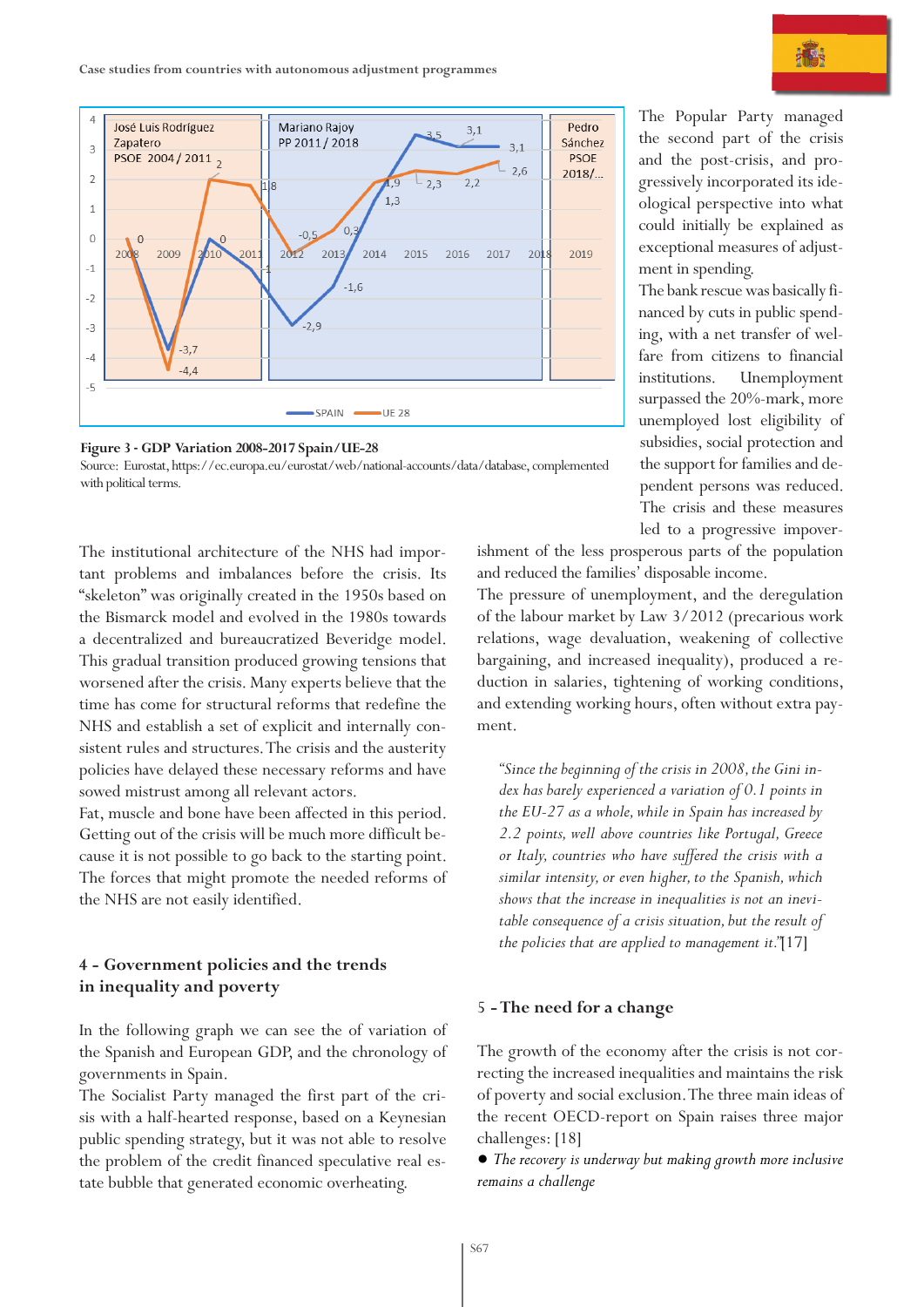| <b>Function</b>                                                                                                                        | Código<br><b>COFOG</b> | 2016      | 2017  | 2018  | 2019  | 2020  | 2021  |  |
|----------------------------------------------------------------------------------------------------------------------------------------|------------------------|-----------|-------|-------|-------|-------|-------|--|
|                                                                                                                                        |                        | % del PIB |       |       |       |       |       |  |
| 1. General public services                                                                                                             |                        | 6.09      | 5.58  | 5,34  | 5.23  | 5.13  | 5.05  |  |
| 2. Defence                                                                                                                             | $\overline{2}$         | 0,97      | 0,89  | 0,87  | 0,87  | 0.87  | 0,85  |  |
| 3. Public order and safety                                                                                                             | 3                      | 1,90      | 1,83  | 1,81  | 1,77  | 1.74  | 1,72  |  |
| 4. Economic affairs                                                                                                                    | 4                      | 3,94      | 3,83  | 3,87  | 3,59  | 3,52  | 3,47  |  |
| 5. Environmental protection                                                                                                            | 5                      | 0.82      | 0.85  | 0,84  | 0,83  | 0.81  | 0,80  |  |
| 6. Housing and community amenities                                                                                                     | 6                      | 0.48      | 0.48  | 0.47  | 0.46  | 0.46  | 0.45  |  |
| 7. Health                                                                                                                              | 7                      | 6.04      | 5.95  | 5,87  | 5.77  | 5.66  | 5.59  |  |
| 8. Recreation, culture and religion                                                                                                    | 8                      | 1,11      | 1,09  | 1,08  | 1,06  | 1,04  | 1,03  |  |
| 9. Education                                                                                                                           | 9                      | 4.02      | 3.95  | 3.89  | 3,82  | 3.75  | 3.70  |  |
| 10. Social protection                                                                                                                  | 10                     | 16.83     | 16,57 | 16.47 | 16.43 | 16.15 | 15,88 |  |
| 11. Total Expenditure                                                                                                                  | ΤE                     | 42,20     | 41,02 | 40,51 | 39,84 | 39,13 | 38,55 |  |
| Sources: National Institute of Statistics, Ministry of Ecnomy, Industry and Competitiveness and Ministry of Finance and Civil Service, |                        |           |       |       |       |       |       |  |

**Figure 4 - Update of Spain's stability plan 2018-2021. Change in General Government expediture by funtion**

Source: Actualización del programa de estabilidad reino de españa 2012-2015: Página 49;

http://www.thespanisheconomy.com/stfls/tse/ficheros/2013/noviembre/Stability\_Programme\_2018\_2021\_es\_1.pdf

#### *● Fostering innovative business investment is crucial to unlock productivity growth*

#### *● Reducing unemployment and improving job quality can make growth more inclusive*

The purposes of the government at the beginning of 2018 were very similar to previous years in relation to the path of containment of the growth in health spending (and in the rest of functions) with a clear logic of reducing the size of the State and the public economy. In the following table we can see the expected reduction in the percentage of GDP for health until 2021. The general elections of December 2015 and June 2016 did not result in the fall of the conservative government under PM Mariano Rajoy, but they marked the beginning of a new era with four major parties in the Parliament, in contrast to the previous decades of alternation between only two major political forces (PP and PSOE). In 2017, the crisis in Cataluña aggravated the precarious situation of the conservative government.

#### **Health policy changes after the end of the crisis**

#### **1 - Turbulent politics**

In June 2018, the conservative government of PM Mariano Rajoy was ousted by the Parliament, and a new Socialist minority government under PM Pedro Sánchez was elected. This new cabinet is supported by a small and unstable parliamentary majority (Podemos and nationalist parties) and tries to change the course of economic, labour and public services policies. A major factor in this effort is the 2019 budget that is designed to raise the ceiling on expenditure by between 5 and 6 billion.

The outcome of the negotiations between the different forces in the national Parliament and between the EUinstitutions and the Spanish government about will be decisive for the immediate future of healthcare policies. The first legislative initiative of the new government has been the extension of the access to public health to irregular immigrants (RDL 7/2018), thus revoking the limitation e introduced in 2012 by the previous government (RDL 16/2012). Before, several governments of Autonomous Communities had already created mechanisms to expand the coverage of the immigrant population up to

The central question for the future of healthcare in Spain is whether the general political conditions do allow structural reforms and what will be the outcome of the current power struggle at national level.

levels similar to those of the resident population.[19]

In relation to the general conditions, it is important that the NHS enjoys great support from the public, as shown by the studies of the Centre for Sociological Research [20]. In a review of micro-data regarding attitudes to Welfare State, Gómez-Franco found that:

*"We have seen so far that neither political ideology nor social statuses are sociologically relevant, beyond their statistical significance, to explain differences in the massive support for public health in our country."* [21]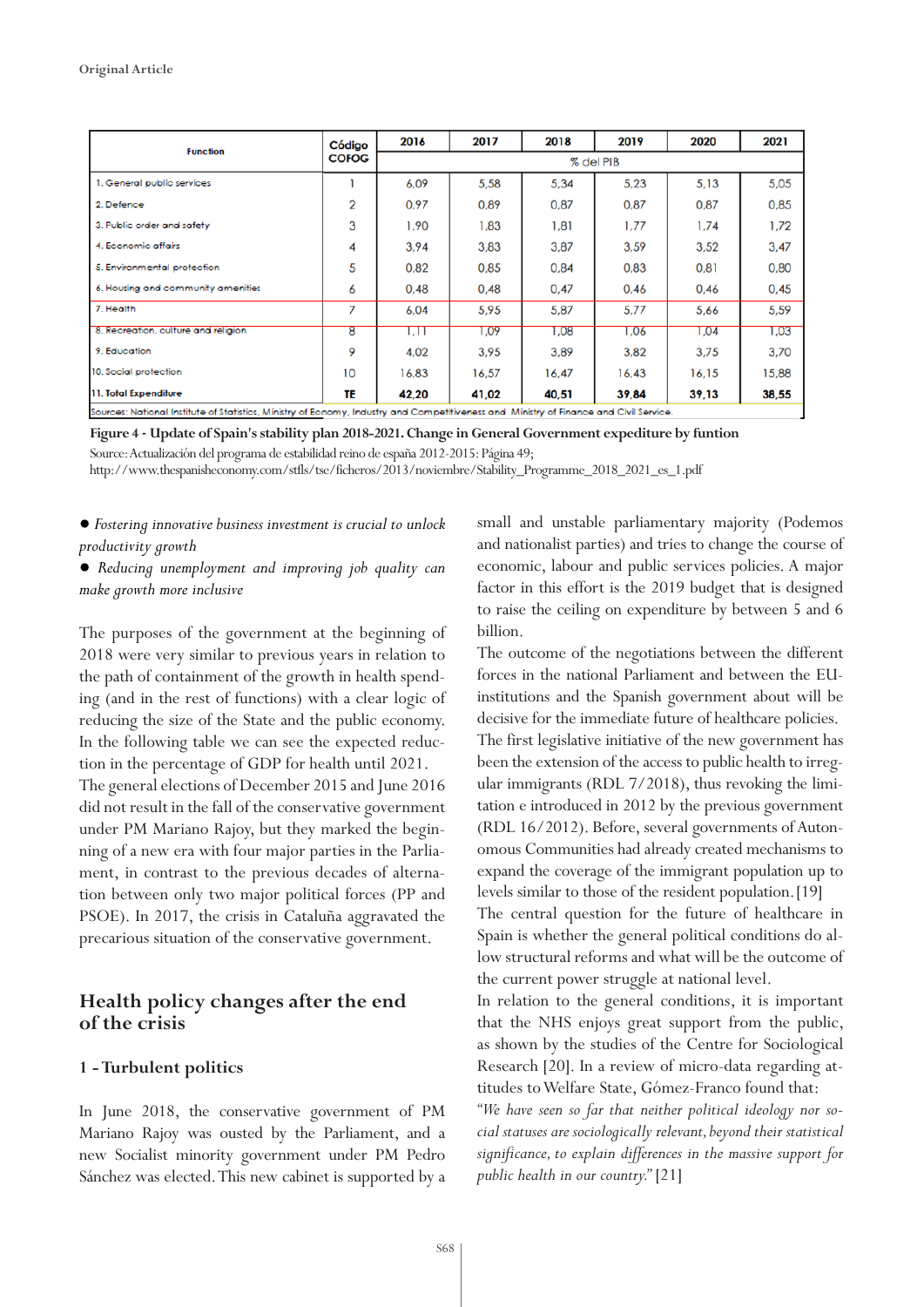# **Protagonists of a progressive alternative**

In addition to the negative effects of the austerity-policies during the crisis (in particular the lack of confidence of all agents) there are some major structural obstacles for reforms in healthcare, namely the great fragmentation of administrative power

|                                                                                                  | 2008 remind of vote |                |  |  |
|--------------------------------------------------------------------------------------------------|---------------------|----------------|--|--|
|                                                                                                  | <b>PSOE</b>         | PP             |  |  |
| Must be public, and financed by taxation                                                         | 90,1                | 82,1           |  |  |
| Must be public, with mixed financing, taxes and cost sharing of patients                         | 5,6                 | 9,7            |  |  |
| Must be publicly financed with private provision of health care services                         | 2,2                 | 4,2            |  |  |
| Must be total or partially privatised, and payed directly by citizens when<br>they use services. | 0, 5                | 1,6            |  |  |
| N.S.                                                                                             | 1,3                 | $\overline{2}$ |  |  |
| N.C.                                                                                             | 0,4                 | 0,4            |  |  |
| (N)                                                                                              | 787                 | 497            |  |  |

**Figure 5 - Opinion on the Public/Private nature of Health care System** Source: Estudio CIS nº 2765 sobre Actitudes ante el Estado de Bienestar.

and the strong influence of economic authorities which weakens the health authorities' capability to take reformist initiatives.

The broad popular support of the public healthcare system referred in the previous section and the structural constraints mentioned above limit the range of prospects for healthcare reforms.

In the possible case of early elections in 2019, a victory of the political right would consolidate the moderate trend towards disinvestment in public health. The slow and silent migration of patients from the middle and upper classes to the private sector would produce benefits for private companies in the sector. Simultaneously, public healthcare would suffer further deterioration. However, such a policy might have significant costs, as it was demonstrated by the so-called White Tide-Movement (Marea Blanca) against privatizations in Spanish healthcare (2012-2014). This could be a strong disincentive for a possible coalition between the Popular Party and the "Ciudadanos" (and possibly the Basque nationalists) to take the risks of this kind of privatization strategy.

A possible majority of the left, on the other hand, would try to improve the financing of welfare services, but the different perception of PSOE and PODEMOS with regard to the acceptable margins of deficit and indebtedness would be a factor of instability. Furthermore, there are significant differences between both parties' ideas of welfare reform. PODEMOS defends a more traditional conception of the organization of public services, with a preference for administrative management and contracting and a refusal of outsourcing. In contrast, the PSOE has a different approach towards modernisation with strong elements of entrepreneurial public management. Many proposals have been made to address a set of reforms that facilitate the governance of the NHS and its 17 health services in the Autonomous Communities. The hostility of the economic and civil service authorities, the distrust of the Unions, and the conservatism of the key agents, are making it difficult for an institutional project of structural changes to mature.[22 e 23]

A practical alternative to the political difficulties to conceive, design and implement reforms may be the development of "Good Government" methods that may help to improve the conditions to manage the health centres and services with an umbrella of Governing Boards. In addition, the accountability based on the budget, the transparency of the management contracts, and the monitoring and publicity of the performance indicators can contribute to create dynamics for improvement based on comparative results. Some ongoing experiences (regulatory design of good governance bodies in Madrid) could be promising in the medium term.

The five principles of good governance (transparency, accountability, participation, integrity and capacity), can make the difference between clumsy and thoughtless austerity on the one hand and wise sustainability that helps to improve performance and increase efficiency.[24]